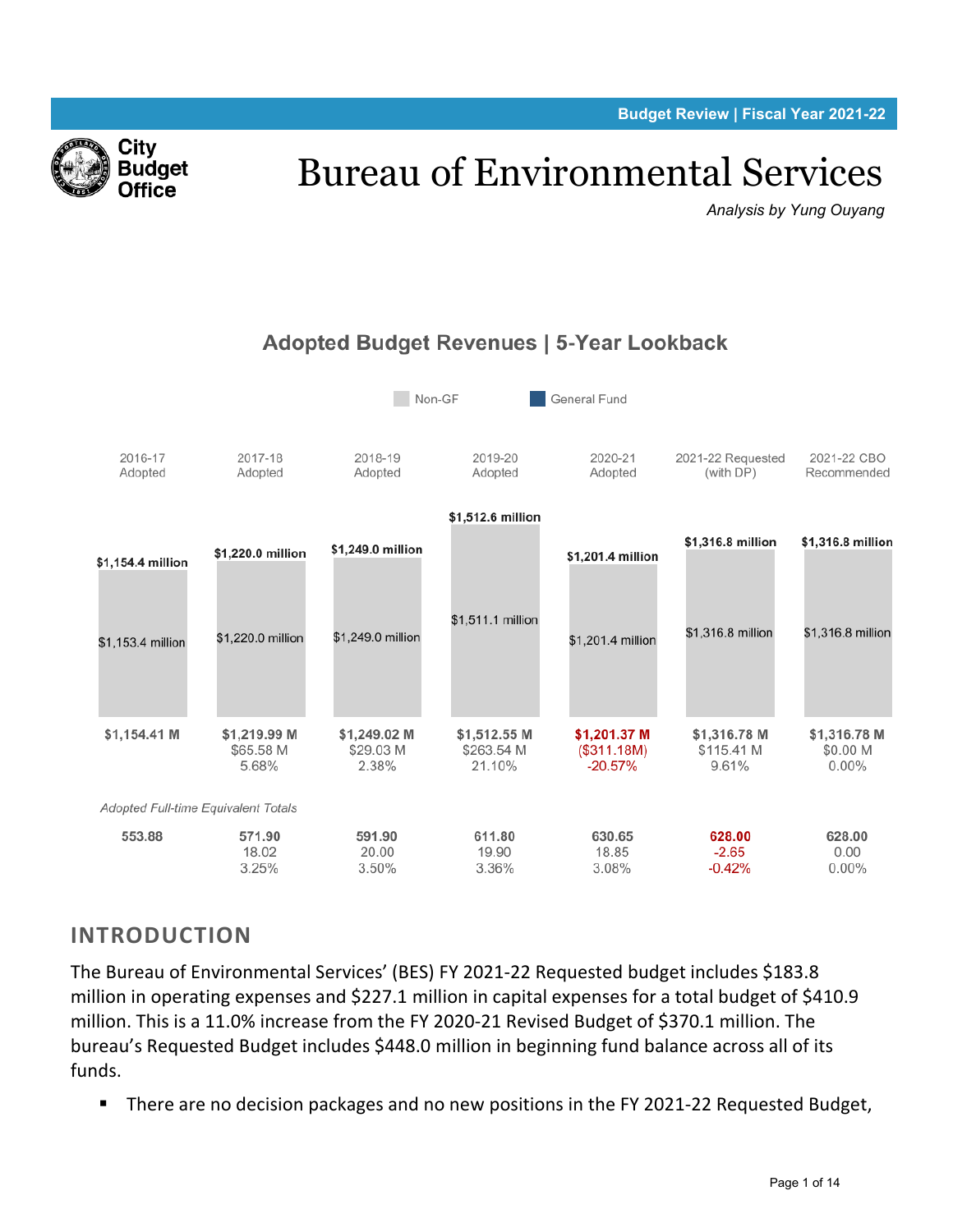leaving the bureau's total number of FTEs authorized for FY 2021-22 at 628.

 The capital budget is increasing by 55.0% from the FY 2020-21 Revised Budget, with the most significant increase associated with a \$28.9 million increase to fund the expansion of secondary treatment at the Columbia Boulevard Wastewater Treatment Plant (CBWTP).

## **BASE BUDGET KEY ISSUES**

#### **Rate Forecast and Affordability**

The FY 2021-22 Requested Budget for BES assumes a rate increase of 3.15% above the FY 2020- 21 rates for the typical single-family household. This amounts to an average bill increase of approximately \$2.45 per month or \$7.35 per quarter. With this proposed increase, the typical single family residential monthly bill will be \$80.30 per month or \$240.90 per quarter. Combined with the Portland Water Bureau's requested rate of increase of 7.8%, the typical single-family household would experience a 4.8% increase above FY 2020-21 rates for a typical total combined monthly bill of \$128.69, which equates to \$386.07 quarterly.

The rate of increase is consistent with the 3.15% rate of increase projected in the financial plan BES submitted during the FY 2020-21 budget development process. The table below provides the projected annual rates of increase for BES, currently at 3.15% each year for the next four years. By the end of the five-year forecast period, the typical single family residential bill is expected to increase by \$13.14 to \$90.99 per month or 16.9% above current (FY 2020-21) levels.

|                    | FY 2021-22 | FY 2022-23 | FY 2023-24 | FY 2024-25 | FY 2025-26 |
|--------------------|------------|------------|------------|------------|------------|
| FY 2021-22<br>Plan | 3.15%      | 3.15%      | 3.15%      | 3.15%      | 3.25%      |
| FY 2020-21<br>Plan | 3.15%      | 3.15%      | 3.15%      | 3.15%      |            |

Despite the somewhat stable trend in the rate of increase for BES over the next five years, the increase does exceed the 2.5% increase in consumer price index (CPI-W) forecasted by the Bureau of Labor Statistics.<sup>[1](#page-1-0)</sup> One of the bureau's Key Performance Measures (KPM) is a measure of affordability of service. This measure assesses the typical household bill as a percentage of median household income and currently shows that BES's share of the typical bill is about 1.3% of the projected median household income. Combined with the Water Bureau portion of the bill, the total utility bill constitutes approximately 2.3% of median household income in Portland. Utility bills impact households in Portland differently. Compared to white households, communities of color, and particularly black households in Portland, typically devote a higher portion of their household income to the combined utility bill. For example, black households currently spend approximately 5.5% of their household income on their water and sewer bill compared to white households who spend about 2.3%. The FY 2021-22 requested rate would

<span id="page-1-0"></span><sup>&</sup>lt;sup>1</sup> US Bureau of Labor Statistics. 2021[. https://www.bls.gov/regions/west/news-release/consumerpriceindex\\_west.htm](https://www.bls.gov/regions/west/news-release/consumerpriceindex_west.htm)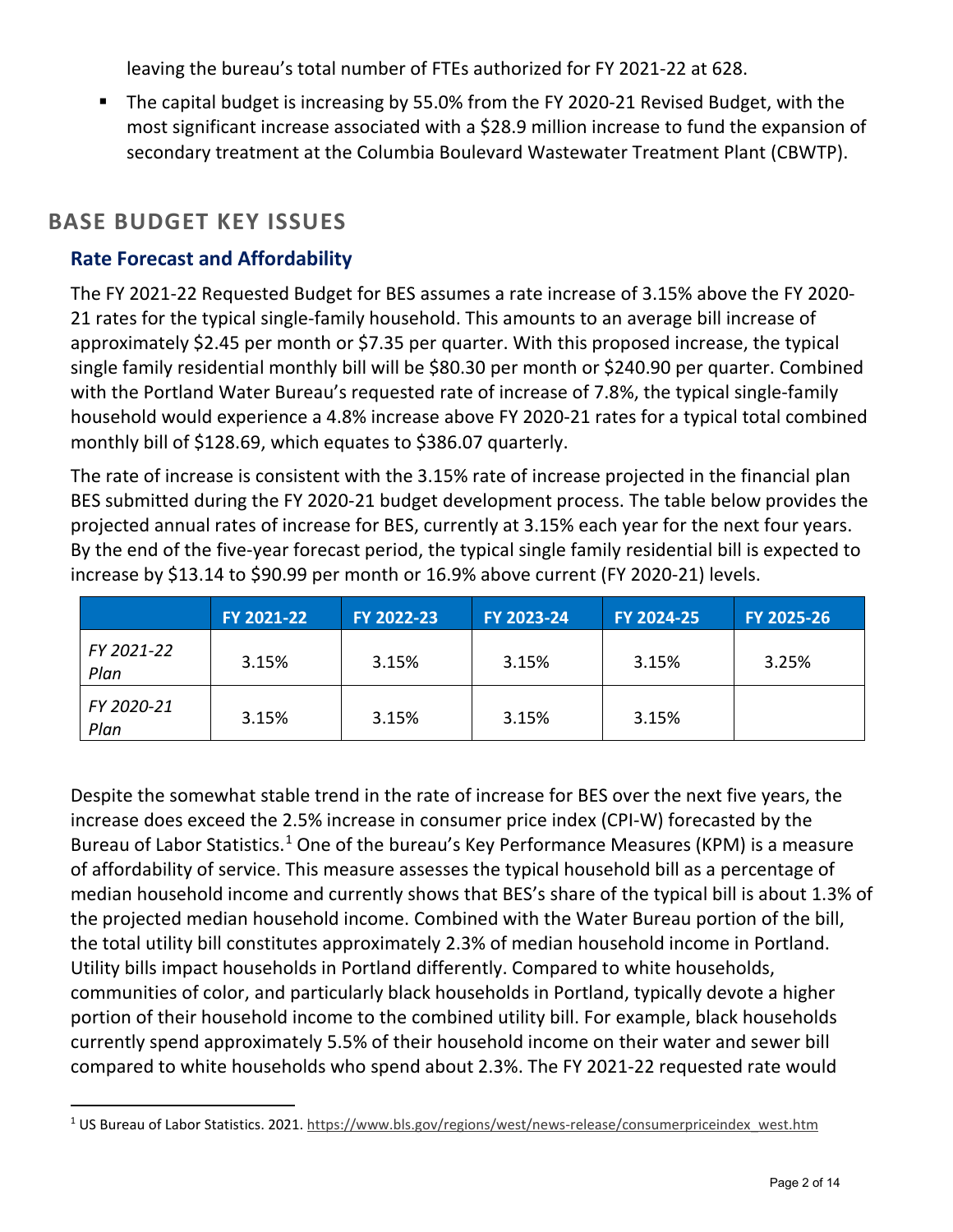increase the portion of income spent on the combined utilities to about 5.8% for black households and [2](#page-2-0).4% for white households.<sup>2</sup>

Citywide performance measures on utility bill affordability were recently added for the FY 2021- 22 budget development process. These calculate the annual combined utility bill as a percentage of various income levels (mostly the lowest quintile), household types (single family residential vs. all households), and discount levels (Tiers 1 and 2). Customers receiving a Tier 1 discount have their bill reduced by 50%, while Tier 2 customers receive an 80% discount. Data on actuals for the last two years, the estimate for the current year, and the target for FY 2021-22 point towards slightly downward trends for all six of these new measures, which is an indication of positive performance.

|                                                          | FY 2018-19 FY 2019-20 |        | FY 2020-21 | FY 2021-22 |
|----------------------------------------------------------|-----------------------|--------|------------|------------|
| Annual combined utility bill as a percentage of          | Actual                | Actual | Estimate   | Goal       |
| Median household income                                  | 2.44%                 | 2.40%  | 2.25%      | 2.27%      |
| Lowest quintile of household income                      | 6.03%                 | 6.22%  | 5.81%      | 5.55%      |
|                                                          |                       |        |            |            |
| Lowest quintile of household income with Tier 1 discount | 3.53%                 | 3.46%  | 3.18%      | 3.09%      |
|                                                          |                       |        |            |            |
| Lowest quintile of household income with Tier 2 discount | 2.03%                 | 1.81%  | 1.67%      | 1.61%      |
| Lowest quintile of single family residential household   |                       |        |            |            |
| lincome with Tier 1 discount                             | 1.99%                 | 2.11%  | 2.02%      | 1.88%      |
| Lowest quintile of single family residential household   |                       |        |            |            |
| income with Tier 2 discount                              | 1.14%                 | 1.10%  | 1.06%      | 0.98%      |

The lowest quintile is the income level that 20% of households make less than, or 80% of households make more than. The utility bureaus selected the lowest quintile of income based on work conducted by national organizations such as the National Association of Clean Water Agencies and the Federal Environmental Protection Agency. One of the conclusions from the data is that customers who receive bill discounts end up paying percentages of their income very similar to the median household. This means that, when accessed, the City's financial assistance programs are helping low-income households pay their utility costs at roughly the same percent as higher-income households.

It is critical to determine the best ways to expand accessibility of the program, as the customers in the lowest quintile of income who cannot access financial assistance are paying twice the percent of their income as the median household. These customers are either unaware of the financial assistance program or are ineligible to access it based on current program constructs. Potentially eligible participants could be living in multifamily housing with units on a single meter, paying rent but not utilities. The City does have a voucher program for households living in multifamily housing which is administered by the Portland Housing Bureau and essentially mimics the Tier 1 discount, but very few customers are aware of its existence and therefore, have not utilized the vouchers. CBO recommends the utility bureaus continue to promote this program in order to further access in communities with the greatest need for affordability and payment

<span id="page-2-0"></span><sup>2</sup> US Census Bureau. 2018.<https://statisticalatlas.com/place/Oregon/Portland/Household-Income>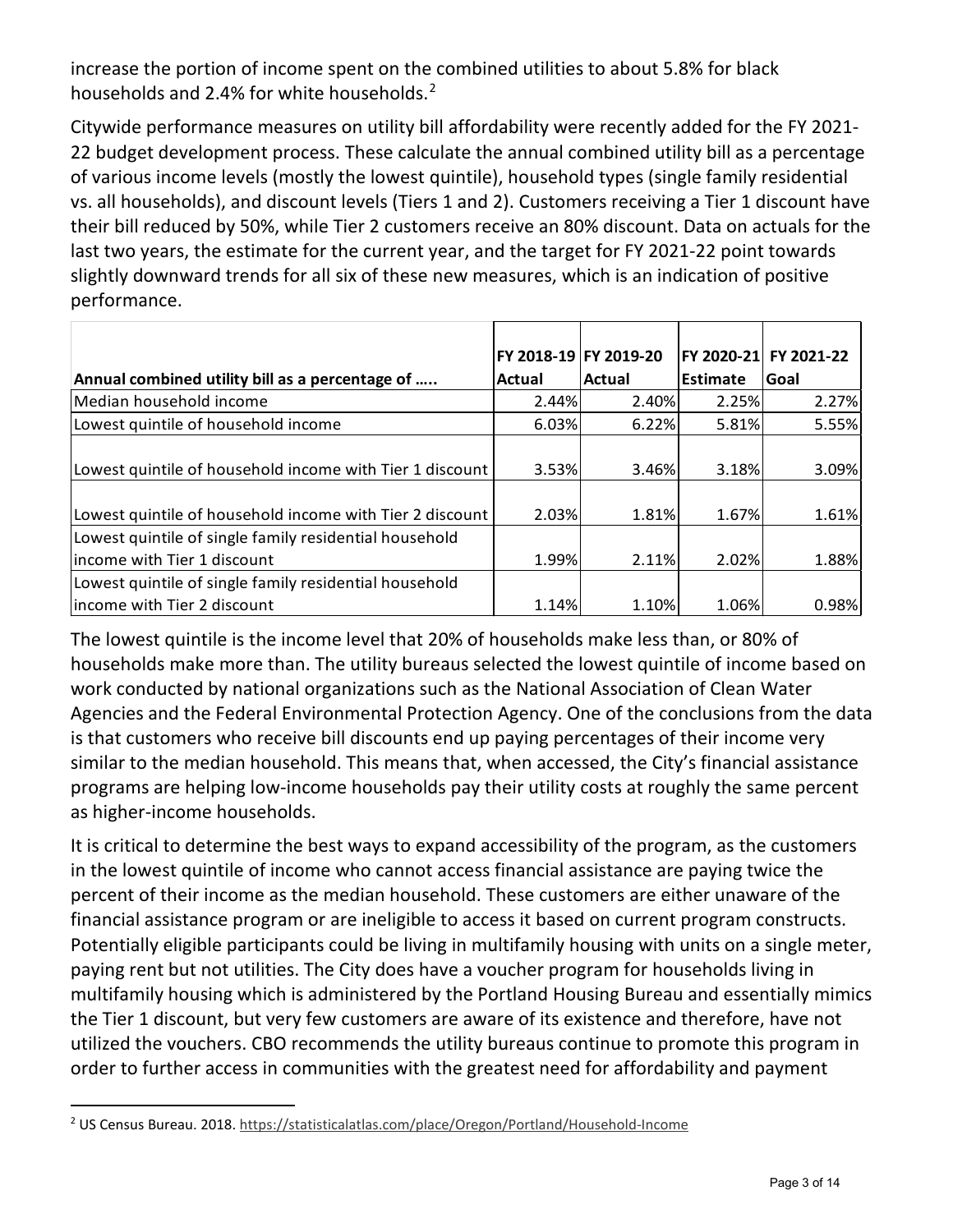relief.

A primary, but not sole driver of the rate of increase continues to be the increasing debt service to support BES' capital program. The bureau's financial plan contains a total estimated increase of approximately \$70.0 million in rate revenue requirements over the forecast period. Forecasted capital expenditures will require additional debt issues totaling \$608 million between now and the end of the five-year interval, resulting in an additional \$42 million in annual debt service by FY 2025-26, an increase of 25% over FY 2020-21 levels. However, the retirement of existing debt issues in FY 2022-23 is expected to reduce total debt service in FY 2023-24 and beyond, resulting in total annual debt service in FY 2023-24 that is \$27.5 million lower than total annual debt service in FY 2022-23. New bond sale issuances are set to occur in FY 2022-23 and FY 2024-25.

Additional cost drivers are associated with wages and benefits, which are currently forecasted to increase at an average annual rate of 7.4% over the next five years.<sup>[3](#page-3-0)</sup> External and internal materials and services costs are currently projected at increases comparable to inflation. Each of these cost pools places increased pressure on the forecasted rate growth to deliver the bureau's core services while minimizing the financial impact to the ratepaying customer. In order to ensure a consistent overall rate growth of 3.15%, BES must continue to assess the mechanisms within its rate structure to prepare and plan for well-timed debt management and CIP expenses, and appropriate utilization of the Rate Stabilization Fund (see section below for a discussion of the fund).

Work leading to the development of BES's Requested Budget identified a need for approximately 32 new positions in FY 2021-22 at a fully loaded cost of approximately \$4.5 million. However, due to the economic impacts of the COVID pandemic, the bureau ultimately decided to not add these new positions. If BES had in fact added these positions, the bureau states that it would have identified the highest priority ones and evaluated the personnel need against other competing needs for available resources within the bureau's long-term rate profile of 3.15%. This may suggest that the rate increase for next year does not need to be as high as 3.15% as no positions are proposed to be added, however, the bureau's position is that the resources from the 3.15% increase are ultimately required in the long-term to meet operational and capital needs. If a reduced rate of less than 3.15% is approved, then the bureau states it would need to raise rates above the forecasted level during the out-years of this financial plan. In addition, BES notes that higher than currently forecasted rates of increase in the future would disproportionately impact those least able to pay for the bureau's services, and the bureau is striving to keep rates low and predictable.

## **Rate Stabilization Fund**

BES maintains a Sewer System Rate Stabilization Fund (RSF) that is used to smooth short-term

<span id="page-3-0"></span> $3$  Based on a projected average inflationary increase in wages and salaries of about 3.3%, an average annual increase in the number of positions of 3.4%, and an average annual increase for health care, PERS, and other benefits of 9.7%. The City Economist has forecast that the PERS contribution rates (which have been weighted for the bureau's mix of employees) will increase 8% in FY 2021-22, 18% in FY 2023-24, and 14% in FY 2025-26, resulting in an estimated increase of \$6.9 million by the fifth year of the forecast.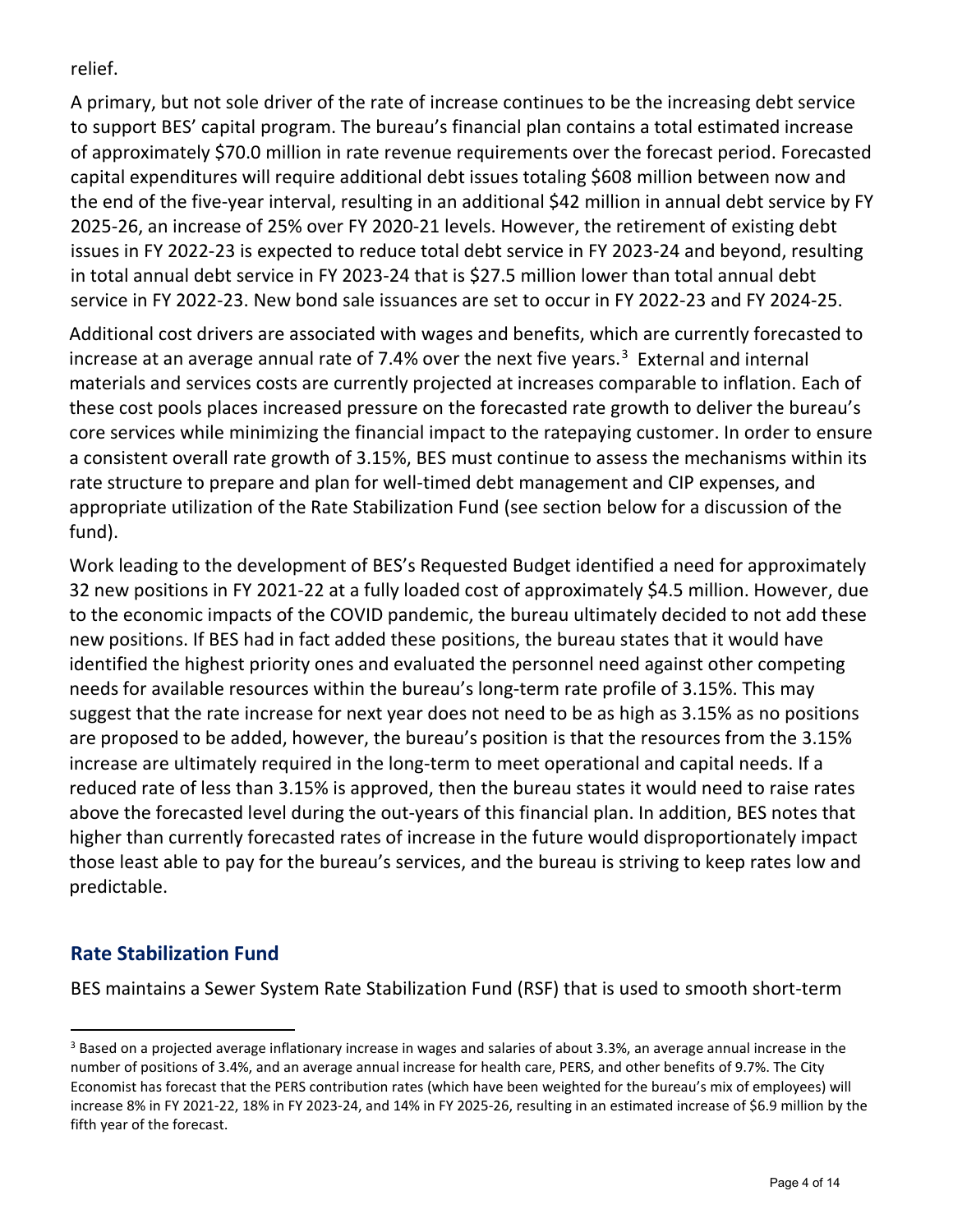budget fluctuations and to phase in increases associated with large capital projects. Looking over the long-term, the balance in the fund may reach a high of \$132.1 million at the end of FY 2030- 31 from the low balance of \$4.9 million in FY 2012-13. The growth of the RSF is due to many factors; and the primary drivers are robust retail revenue, growth in System Development Charges (SDCs), and utilizing conservative budget management practices. The FY 2021-22 Requested Budget does not include transfers from the operating fund, and this is in accordance with the bureau's long-term plan to use fund balances to keep rates from increasing beyond planned levels. BES expects to incrementally utilize the RSF's fund balance to smooth future rate increases over the long-term, and at the very least over the five-year forecast. A portion of the draws upon the fund last year (\$44.0 million) and this year (\$13.9 million) were due to the economic impacts of the pandemic and loss of planned revenues. The transfer to the operating fund from the RSF is \$6.1 million in FY 2021-22. Without the infusion of funds from the RSF, the rate increase next year would be higher than the 3.15% in the Requested Budget.

Beginning in FY 2018-19, BES updated planning targets so that the combined ending balances within the operating fund and the RSF must be equal to or greater than 270 days, or 75%, of each year's anticipated operating expenses. This was done to improve the bureau's financial resiliency as well as its credit quality as assessed by rating agencies. Prior forecasts projected this measure to peak at more than 560 days of cash on hand in FY 2018-19, with a gradual drawdown over the years to 270 days by FY 2033-34. BES's current forecast projects the RSF balance to be reduced by FY 2032-33 to a level that supports the policy minimum of 270 days of operating expenses, one year earlier than previous forecasts had indicated.



BES states that here are many factors that impact current and projected fund balances at any point in time, including debt service and bond coverage targets; cash contributions to the Capital Improvement Plan (CIP); CIP expenditure levels; operating expenditure levels; rate, fee, and SDC revenues under the long-term stable rate profile; and interest earnings. The bureau notes that these factors work together and are subject to adjustment at any point in time. This is typically a result of perceived or anticipated changes that are necessary in order to meet the 270-day planning standard over the long-term.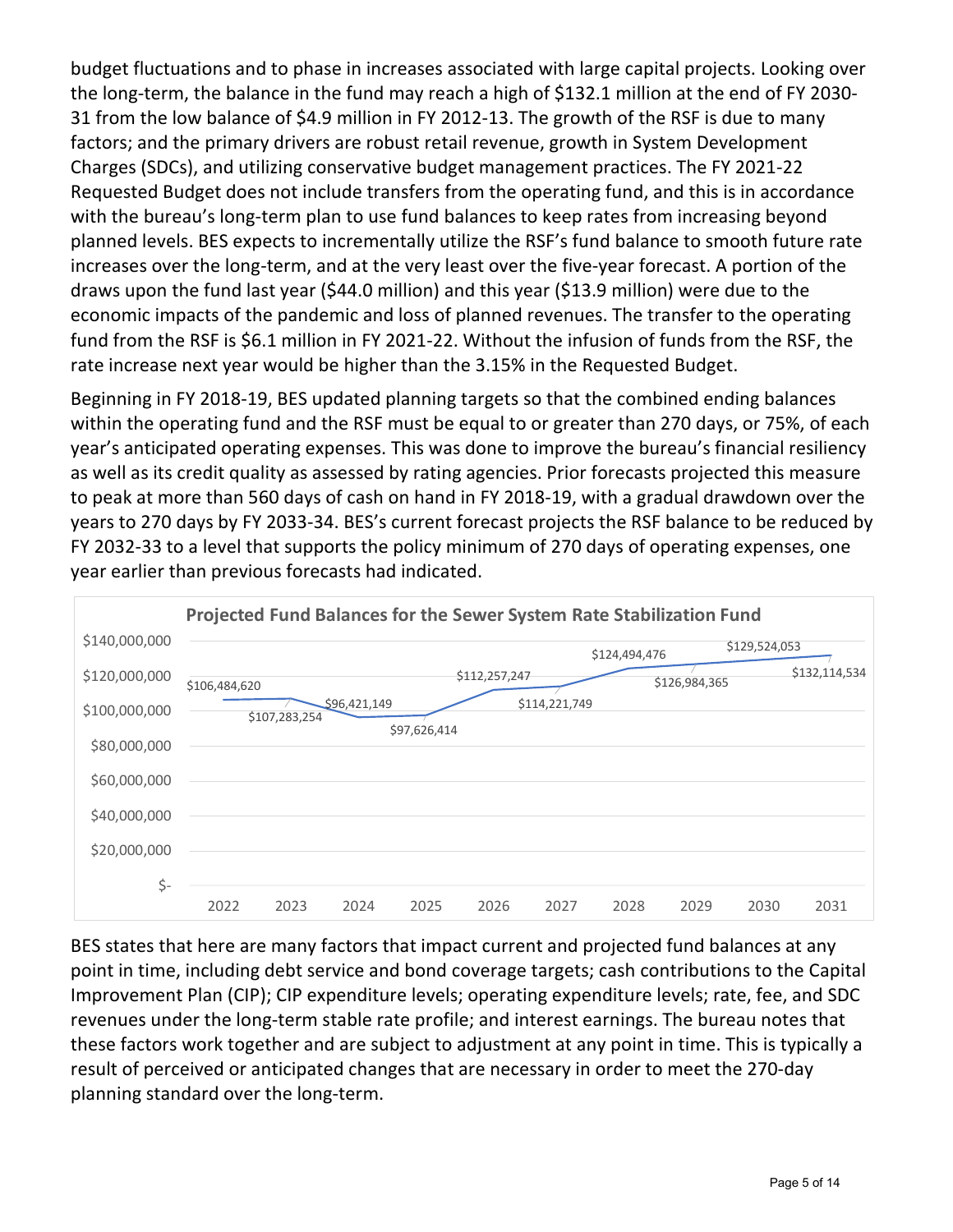## **Changes to Forecasted Operating Expenditures**

BES's FY 2021-22 operating expenditures are estimated to decrease by 2.8% or \$5.5 million compared to projected total expenditures at the end of FY 2020-21. Increased expenditures are expected on personnel (\$3.2 million) and materials and services (\$4.7 million), and spending on non-CIP capital outlay is projected to decline by \$15.1 million. Personnel services expenditures are increasing due to non-discretionary increases in bargained COLA and step increases, non-rep COLA increases, an increase in retirement costs, and wage-driven taxes and benefits. Significant changes in materials and services include increases in interagency costs with the Bureau of Technology Services (\$681,000), Risk Management (\$605,000 for property insurance), and Procurement Services (\$208,000 for additional contract management services). The decrease in capital outlay results from the FY 2020-21 Revised Budget including \$12.4 million for the final BES share of the Portland Building Renovation project and \$3.3 million of life-cycle replacement of operating vehicles, both carried over from the previous year.

#### **Portland Harbor Superfund Obligations**

BES is the lead agency tasked with addressing the City's responsibilities concerning the Portland Harbor Superfund site. The FY 2021-22 Requested Budget includes \$11.4 million for Superfund response costs including staffing, community relations, technical assistance, legal advice, consulting, and remedial design work. With the release of a Record of Decision (ROD) by the US Environmental Protection Agency (EPA) in 2017, focus has turned to working with other potentially responsible parties to design the needed in-water work and developing the partnerships with other agencies and City bureaus on community outreach needed to implement the work. Under a settlement agreement with the EPA, the City and the State of Oregon established a trust to help address City and State obligations as potentially responsible parties. This settlement is designed to reduce the City's risk of enforcement action by EPA, reduce transaction costs from negotiating and performing numerous separate design agreements, and encourage timely action.

Three remedial design efforts are currently being managed by the bureau and will continue into FY 2022-23 and FY 2023-24. Efforts to implement Superfund projects and to monitor the site will continue for years. As the remedial design phase of the project continues, program expenditures may increase in the near-term as costs are better refined.

BES's budget for the effort is housed in the Environmental Remediation Fund and is funded by a dedicated Portland Harbor charge on utility bills, funds from the Citywide Obligation Reserve Fund, and supplemented by property lease revenues and interest earnings. Specifically, rate revenues of \$6.2 million will fund the majority of the program in FY 2021-22 (this is a \$500,000 decrease over the FY 2020-21 Revised budget of \$6.7 million) and will support additional post-ROD appropriations. At present, BES has 4.0 FTEs dedicated to the program. In FY 2020-21 there is a \$1.3 million transfer to the new Portland Harbor Superfund reserve account, which jointly holds funds for Portland Harbor response work from BES, the General Fund, the Portland Bureau of Transportation, the Portland Water Bureau, and Prosper Portland. There is a similar transfer of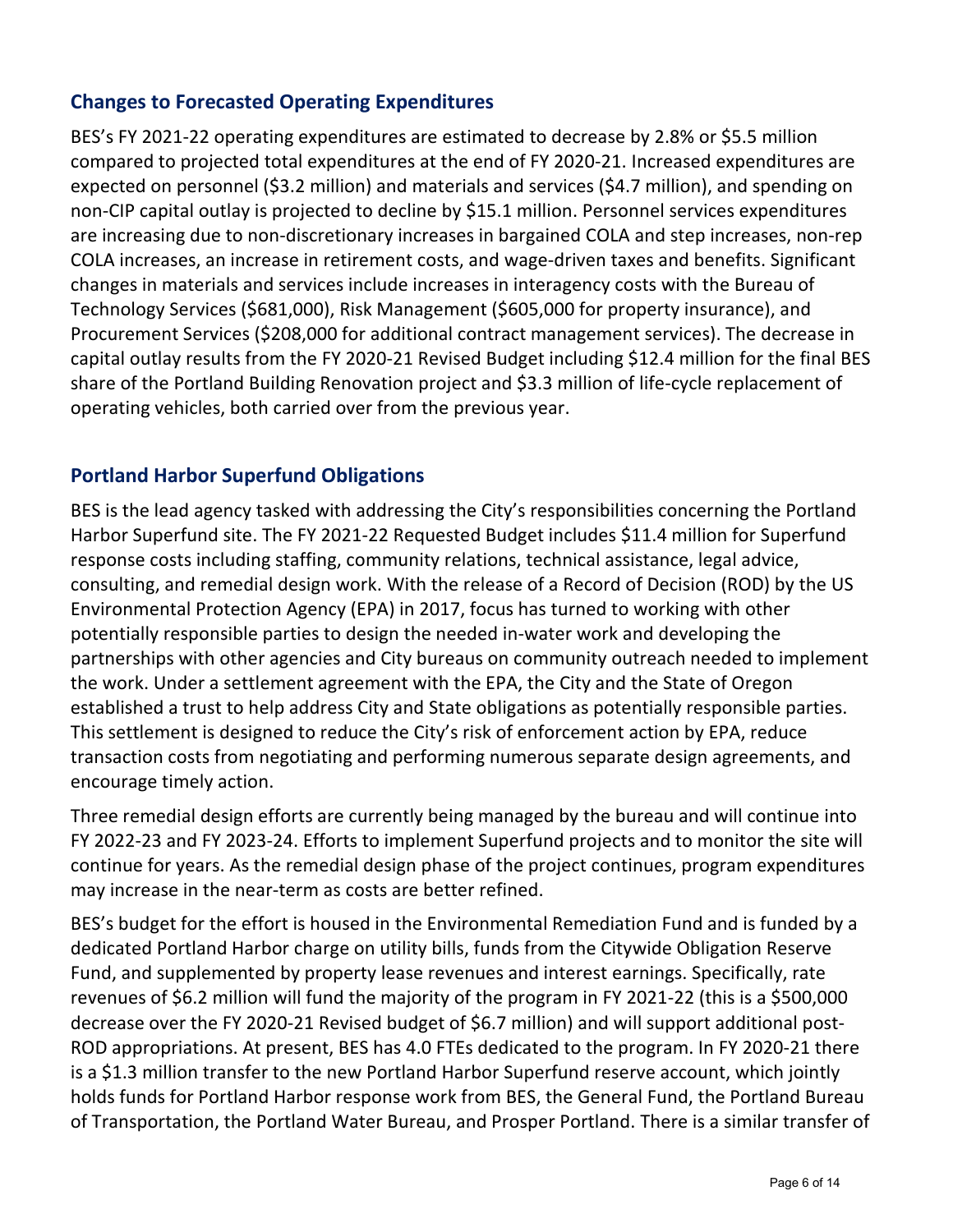\$1.2 million planned for FY 2021-22. BES's FY 2021-22 Requested Budget includes about \$4.4 million to address the City's obligation for the remedy design phase of the Superfund process, and this is funded by an equal cash transfer from the Citywide Obligation Reserve Fund. There have been minor impacts, both financial and otherwise, to this work as a result of the COVID-19 pandemic, and these are primarily around disruptions to project timelines.

The City's involvement with the Portland Harbor Superfund site, which includes the anticipated costs for management, technical, and legal work, is currently forecasted at approximately \$44 million over the next five years. These costs are supported by special rates on the water/sewer utility bill and reimbursements from a City-wide Portland Harbor Reserve Fund funded by affected City bureaus. The required cleanup plan identified in the ROD is estimated to cost \$1.0 billion sitewide. The share of total implementation costs ultimately borne by the City is currently unknown, and the City cannot at this time predict the total financial impact or the financial impact to BES. Potential future capital costs associated with cleanup and natural resource restoration activities required by the ROD are not yet reflected in the bureau's forecast. The bureau has indicated that forecast amounts will continue to be modified as more information becomes available.

## **Key Issues in Capital**

#### **Improving Capital Throughput and the Project Management Office**

BES states that ongoing process and organizational improvements are underway to support a more consistent and predictable CIP project delivery rate. The bureau indicates that capital project delivery processes and procedures have been revamped with a focus on project development, design, and construction. This includes the formation of new project "stage gates" and a governance committee consisting of managers from Engineering, Operations & Maintenance, Portfolio Management, the Project Management Office (PMO), and Integrated planning. The purpose of the stage gates is to have consistent and transparent decision-making milestones to ensure the right projects are being properly planned and delivered throughout the project life cycle. BES believes that this consistency helps project managers and teams advance project work efficiently, whereas historically it may have taken an inordinate amount of time to schedule meetings with the right decision-makers, and there was inconsistency as to who had the final say in advancing a project, resulting in unnecessary delays and rework.

Additionally, bureau staff have developed new functionality and updated the project management software with new features and updates that help project teams more efficiently monitor projects, execute processes, and provide management with better project oversight. BES has indicated that project scheduling and estimating are core elements in establishing proper project baselines. The PMO is moving into a second phase of revamping the project scheduling practices within the bureau. Prior to phase one, only 20% of all active projects had properly maintained schedules in the project management software, making it impossible to track performance, trouble-shoot, and plan the annual CIP budget more accurately. BES notes that the percentage is now consistently around 90% of projects. Phase two will focus on improving scheduling methodology, educating staff on more advanced project scheduling, and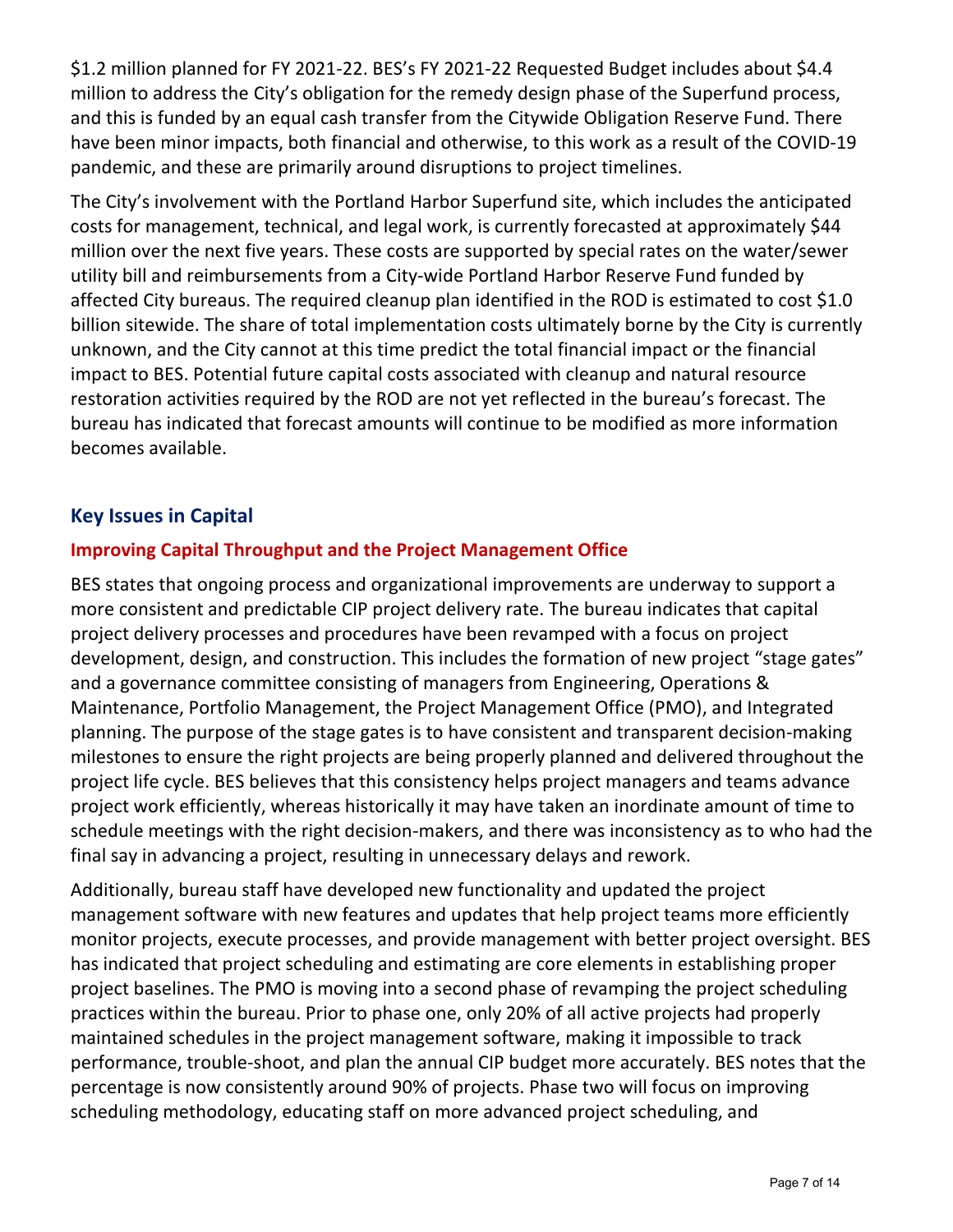implementing new status reporting.

Indeed, the PMO was created specifically to advance the bureau's ability to increase capital throughput. It was formed with a small number of managers in March 2019, and the effort for the first two years has focused on process revamping and workgroup start-up. BES did not expect to immediately show reliable trends in CIP delivery, especially due to the broader bureau reorganization and constraints on the number of project managers and engineers. Full staffing build-out was initially planned for FY 2020-21, but this has been delayed by two-three years, limiting the number of CIP projects the bureau has been able to assign to dedicated project managers. Currently, six PMO staff are managing 30 of the hundreds of active projects in the CIP. These projects typically take three to four years from the start of design to construction completion. BES believes that the establishment of clearer roles and responsibilities on project teams and stage gate decision-making processes are having positive impacts on project delivery and effectiveness and efficiency, but the bureau also notes that it will take more time to confidently attribute trends in CIP delivery rates to the PMO and process improvements now underway.

The bureau believes that its efforts are showing initial pay-off, though, as prior to the establishment of the PMO, CIP throughput averaged \$88 million annually, or approximately 80% of the capital budget, and in FY 2019-20, the first full year of the PMO, there was \$109 million delivered. The bureau states that capital delivery in FY 2020-21 is outpacing FY 2019-20 by \$8 million as of December 2020. BES cites the establishment of new and revamped processes and procedures, including detailed documentation, training, and ongoing support on these items, as some of the achievements of the PMO. These are captured in a new online Capital Project Delivery Manual that is a necessary resource for project staff across the bureau.

Next steps for further improvements in the work of the PMO include implementing a new system of performance metrics to track project and program delivery. BES has included a new performance measure in the FY 2021-22 Requested Budget to track capital project delivery: the percent of Adopted CIP budget spent, with 85% being the target for next year and an assumption of 90% starting in FY 2023-24. Another step involves improving and updating the bureau's project cost estimating practices to industry standards, which combined with scheduling improvements, will improve its ability to plan and forecast the annual and long-term CIP budget. Moreover, the PMO plans to overhaul the bureau's CIP prioritization and development processes, including how to best integrate equity into prioritization, by working with bureau staff responsible for Portfolio Management. BES states that continued implementation and institutionalization of new project management tools, templates, and processes are needed to make the new processes permanent within the bureau.

#### **Current Five-Year Capital Improvement Plan (CIP)**

BES' requested budget includes \$964.0 million in capital expenditures over the next five years, reflecting the bureau's vision for a greatly expanded capital program to address aging assets and improve system reliability. Compared to the prior year's submitted five-year CIP, there are several changes resulting in a net increase of \$50.7 million or a 6.5% increase when comparing the capital plan between FY 2021-22 through FY 2024-25 (i.e. the four years shared by both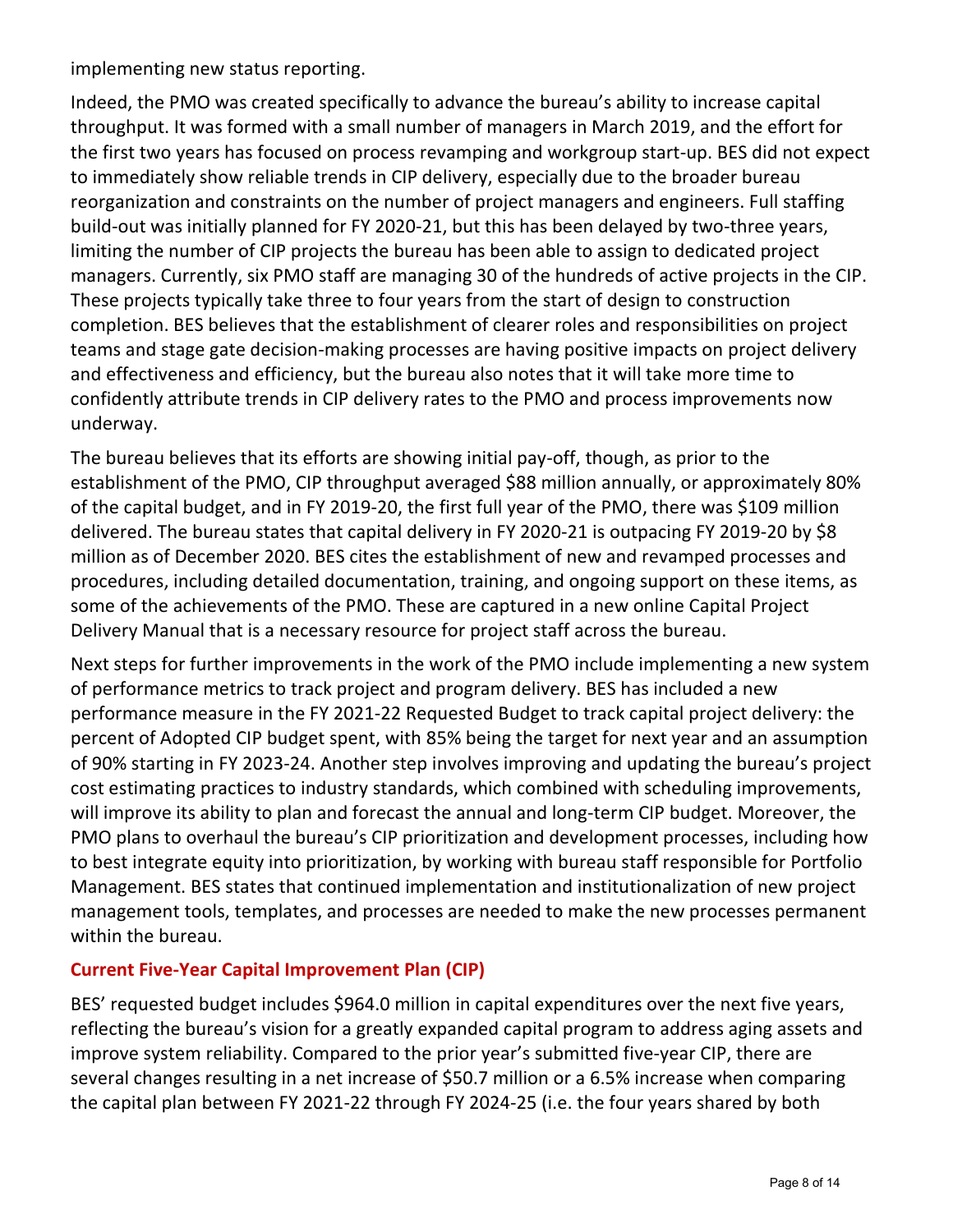plans). While a program by program comparison of the plans is not easy to conduct due to BES's reorganization of its CIP programs involving the creation of seven new ones, the bureau has noted the primary drivers of the increase between the common four years. First, BES updated its forecast based on a reevaluation of program prioritization and conditions. Due to COVID-19 related City-wide budget constraints, the bureau's immediate CIP emphasis has shifted toward projects addressing imminent threats or risk to human health and safety, asset failure, and projects addressing regulatory compliance. Projects with longer term risks and benefits, or with reduced urgency, have been postponed where possible. Furthermore, new projects have been added to the CIP, including the \$17.1 million Eastbank Crescent Willamette Riverbank Restoration, and updated estimates for large programs such as the Secondary Treatment Expansion Project (STEP).



The City's financial policies direct bureaus to develop financial plans that include investments necessary to manage existing and future capital assets and equipment, and to develop and maintain Capital Improvement Plans (CIP) that identify the individual capital acquisitions, projects, or procurements necessary to meet planned levels of service (FIN-2.03).<sup>[4](#page-8-0)</sup> BES's CIP is developed using a multi-step process to identify, develop, review, score, and rank projects for funding and scheduling priority. Projects originate from recommendations in BES system plans, urgent and emergency projects to address asset failures, regulatory mandates, watershed planning, and inter-bureau collaborations. An internal BES stakeholder and subject matter expert review team investigates, scores, and ranks all proposed CIP projects in accordance with identified CIP criteria, in order to evaluate relative priorities across all systems and project types. The Project Management Office's (PMO) CIP program controls team evaluates all the information from the process, works with bureau project and program managers to refine costs and schedule data, and submits a recommendation to the Director for approval of the CIP. The CIP planning process also includes "feasibility projects" that are funded with initial pre-design budgets only, in order to support more robust project scope and cost information to include in future CIP requests. The Five-Year Financial Plan also assumes that the final two years of the plan will

<span id="page-8-0"></span><sup>4</sup> https://www.portlandoregon.gov/citycode/article/200789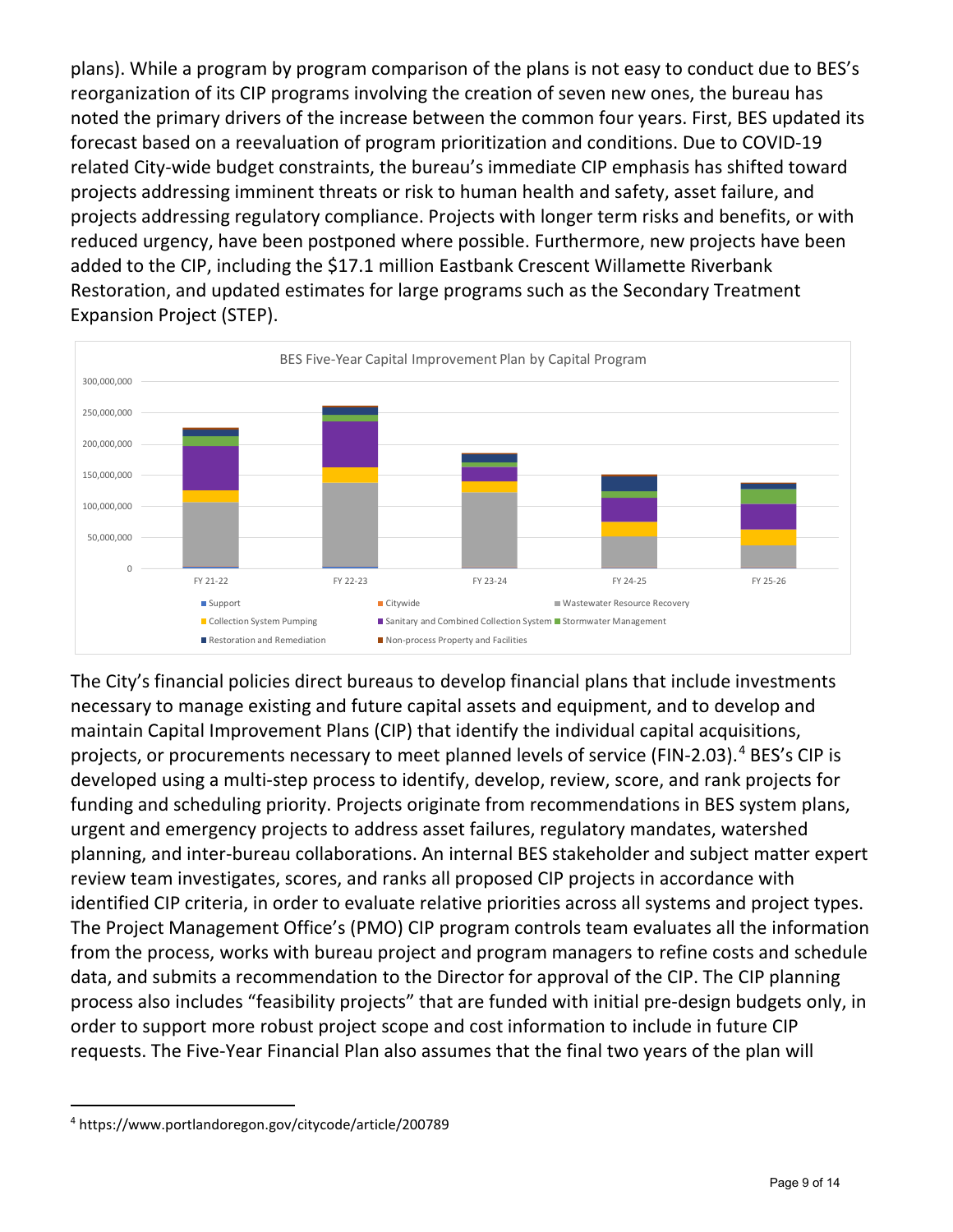include additional projects, yet to be identified in the capital budget.

Scoring criteria to prioritize projects are based on an asset management approach and weighted to account for the likelihood and consequence of failure of the asset if the proposed project is not completed. Criteria includes impacts to human health and safety, business and residential customers, and impacts to public infrastructure such as streets. Additional prioritization is given to those projects mandated by federal and state laws and those projects that address City Council direction, including collaborative projects between BES and other bureaus. In planning for both the combined sewer system and the stormwater system, projects within those systems are ranked and prioritized against each other based on multiple factors of risk, including equity impacts on vulnerable communities. While equity considerations are not yet explicitly and consistently factored into the scoring criteria, the ongoing organizational transition work within the bureau includes efforts to align equity considerations across system planning, portfolio management, and the CIP prioritization processes.

The FY 2021-22 Requested Budget includes five projects that are new to the CIP with estimated costs of \$28.5 million over the next five years and more than \$31.3 million in total new project costs. The procedure for adding new projects into the CIP was modified from the bureau's usual scoring and evaluation system to better align with Citywide concerns around the COVID-related budget impacts and to fit in with the peak delivery years of STEP. As noted above only projects fitting a specific profile were considered for the CIP - projects addressing imminent threats or risk to human health and safety, asset failure, and regulatory compliance - and all other projects recommended out of longer-term planning efforts were put on hold for now. Submissions were reviewed by the bureau's Leadership Team and scored, with only those projects scored to move forward and start in the first three years of the five-year plan added. The new projects in the CIP are:

- Facilities Security Improvement Shell (Five-year costs: \$3.5 million; life-time costs: ongoing)
- Eastbank Crescent Restoration (Five-year costs: \$17.1 million; life-time costs: \$17.1 million)
- Stormwater Facilities Subsidence Repair (Five-year costs: \$3.2 million; life-time costs: \$4.4 million)
- WPCL Air Handler Replacement (Five-year costs: \$1.0 million; life-time costs: \$1.0 million)
- Dodd Building Rehabilitation (Five-year costs: \$3.7 million; life-time costs: \$3.7 million)

#### **Identifying Operations & Maintenance (O&M) Costs and Integration into the Forecast**

BES states that its operating budgets have generally not kept pace with the growing volume of infrastructure repair and maintenance needs and the increasing inventory of surface stormwater management facilities. As part of ongoing process improvements, the bureau aims to better integrate these estimates into the long-term financial forecast in future budget cycles. One example that the bureau provides concerns the Swan Island Pump Station, which was budgeted for, designed, and built, but the group that took over the completed facility did not have the budget for the substantial electrical bill this new asset generated.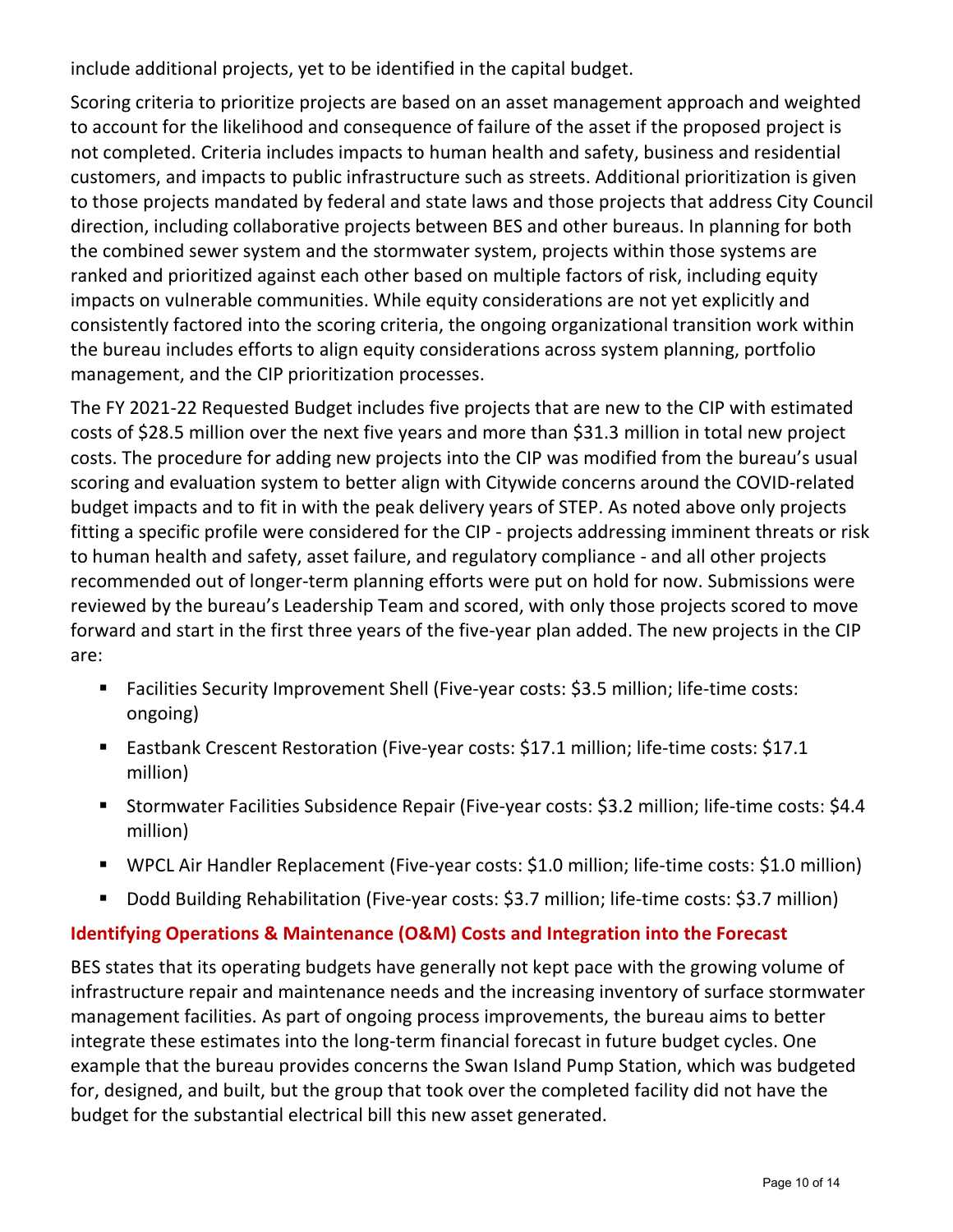Measures that BES are currently undertaking to address the challenge include identifying impacts on the operations budget during the first step of proposing new capital projects, which although involving the quantification of operating costs that may not be reliable at this stage, nevertheless serves as a starting point. Furthermore, in the project delivery process, long-term operating costs are considered in the cost-benefit analysis for different design alternatives, and these are brought to technical advisory committees that include O&M staff and managers. The bureau states that with the new model of overall project management, the expectation is that Project Managers will include O&M stakeholders early in the project concept development and throughout project delivery – rather than late in the design process.

Future measures will be about better institutionalizing and systematizing how BES takes O&M estimates from project plans and integrates that information into the operating budget development process. The role of the bureau's new Portfolio Management is to bring together operating and capital budgets under dedicated portfolios so that bureau staff can look at the entirety of the projects and their budgets together. The costs of O&M impacts will be considered when a project reaches decision-makers at each of the three early milestones of the new Stage Gate process (see the section on Improving Capital Throughput and the Project Management Office above), creating an opportunity to more formally make a link to the operating budget and Five-Year Plan development. The PMO's effort to improve project cost estimating means and methods will also support how BES evaluates and incorporates operating costs.

#### **Secondary Treatment Expansion and the De-prioritization of Other Projects**

The Wastewater Treatment and Resource Recovery program comprises 44% of the total CIP for the next five years, primarily due to facilities expansion through the Secondary Treatment Expansion Program (STEP) at the Columbia Boulevard Wastewater Treatment Plant (CBWTP), which may cost over \$400 million over the lifetime of the project.

The City's Mutual Agreement and Order (MAO) with the Oregon Department of Environmental Quality (ODEQ) requires the CBWTP to treat all the combined sewage while meeting water quality standards with the purpose of protecting water quality, public health, and the environment. Per the agreement, expansion of secondary wet weather treatment capacity is required for captured Combined Sewer Overflows (CSOs) sent to the CBWTP during storm events. The effort also includes the replacement of two secondary treatment clarifiers by 2024, as well as long overdue solids processing for effective plant operation and to meet permit requirements. The latest estimate for the project's total is \$391 million, but the bureau hopes to Value Engineer (VE) the total costs down to \$340 million. At this point, \$17 million in savings due to VE have been found, out of a possible savings estimate of \$40 million. This expansion to secondary treatment capabilities has been in the design phase, with construction occurring in FY 2021-22 and planned for completion by 2024 to meet regulatory deadlines.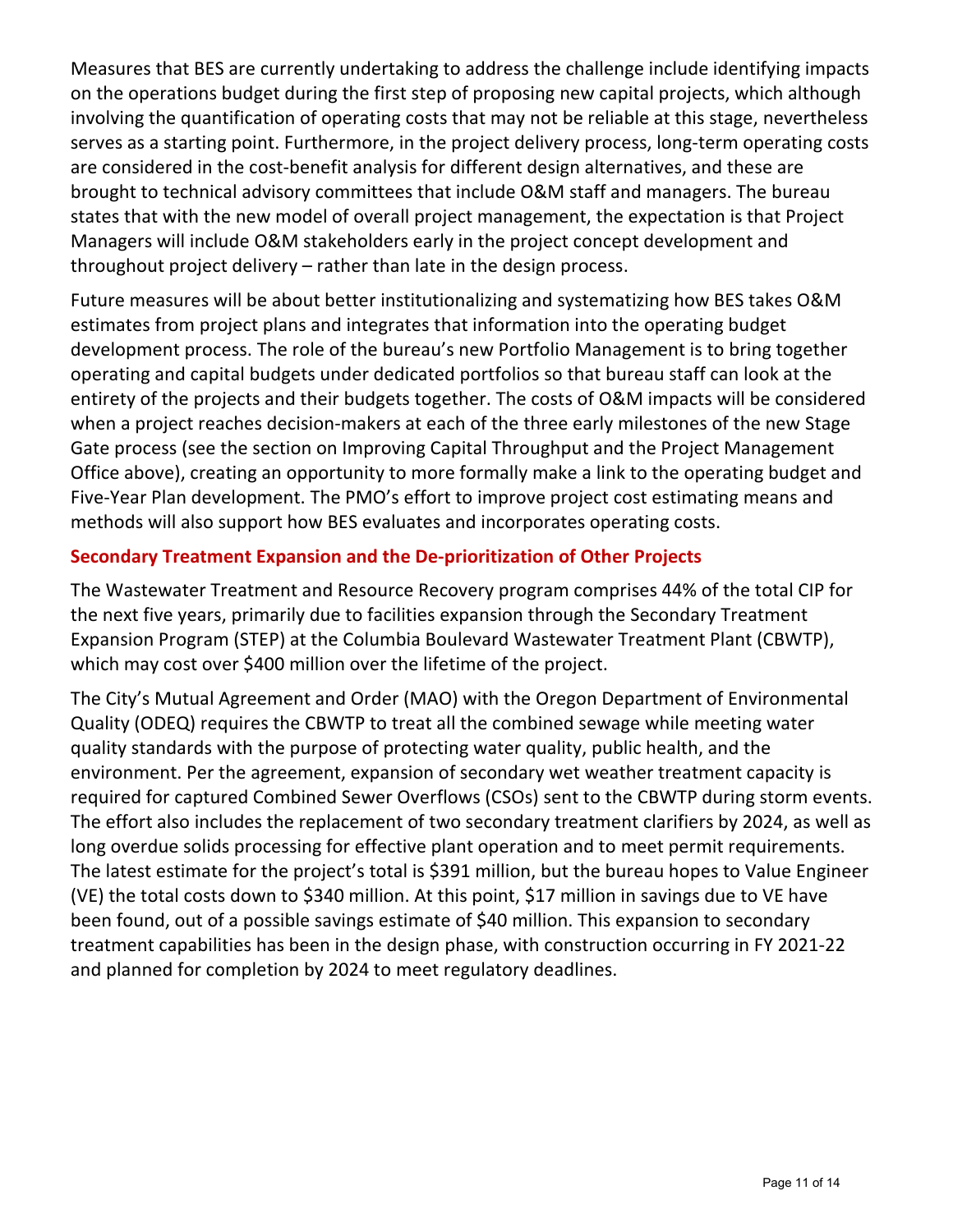

The FY 2021-22 Requested CIP budget is \$227.1 million, with STEP already making up \$70.0 million of that, or 30.8%. CIP budgets in future years are projected to peak at approximately \$260 million as STEP goes into construction in FY 2021-22 through FY 2023-24, before scaling back down to approximately \$138 million for work on known projects in FY 2025-26.

To accommodate the surge in spending and work on STEP, five system capacity-driven projects were identified where sewer backups are not as large or active of a concern compared to other scheduled projects. These projects were delayed until FY 2024-25 or FY 2025-26, with potential basement backups identified as the resulting risks. At the CBWTP, four projects that are unrelated to STEP have been slowed down or delayed:

- Lagoon Improvements have been slowed until FY 2025-26, with the risks being reduced backup storage capacity in the lagoons;
- Outfall Surge Modifications have begun but have also been pushed out to FY 2024-25, with a potential risk of release of treated effluent;
- WWCL Rehab construction has been pushed out to FY 2024-25, with risk being continued degradation of clarifiers and equipment failure requiring emergency repairs or replacement;
- The Reuse System Upgrade project start has been pushed out to FY 2024-25, with minimal risk.

In addition to these, the bureau has also postponed a couple more projects which have relatively low risks due to the delays.

BES states that its PMO engaged key project and program stakeholders to inform the project deprioritizations, including representatives from various internal teams. Projects were recommended based on criteria such as: staff availability; the impact of delays; coordination and interaction with other projects, programs, and the community; and analyses of the costs and benefits of disruption in projects mid-cycle. Projects already in construction as well as those addressing imminent threats or risk to human health and safety, asset failure, and projects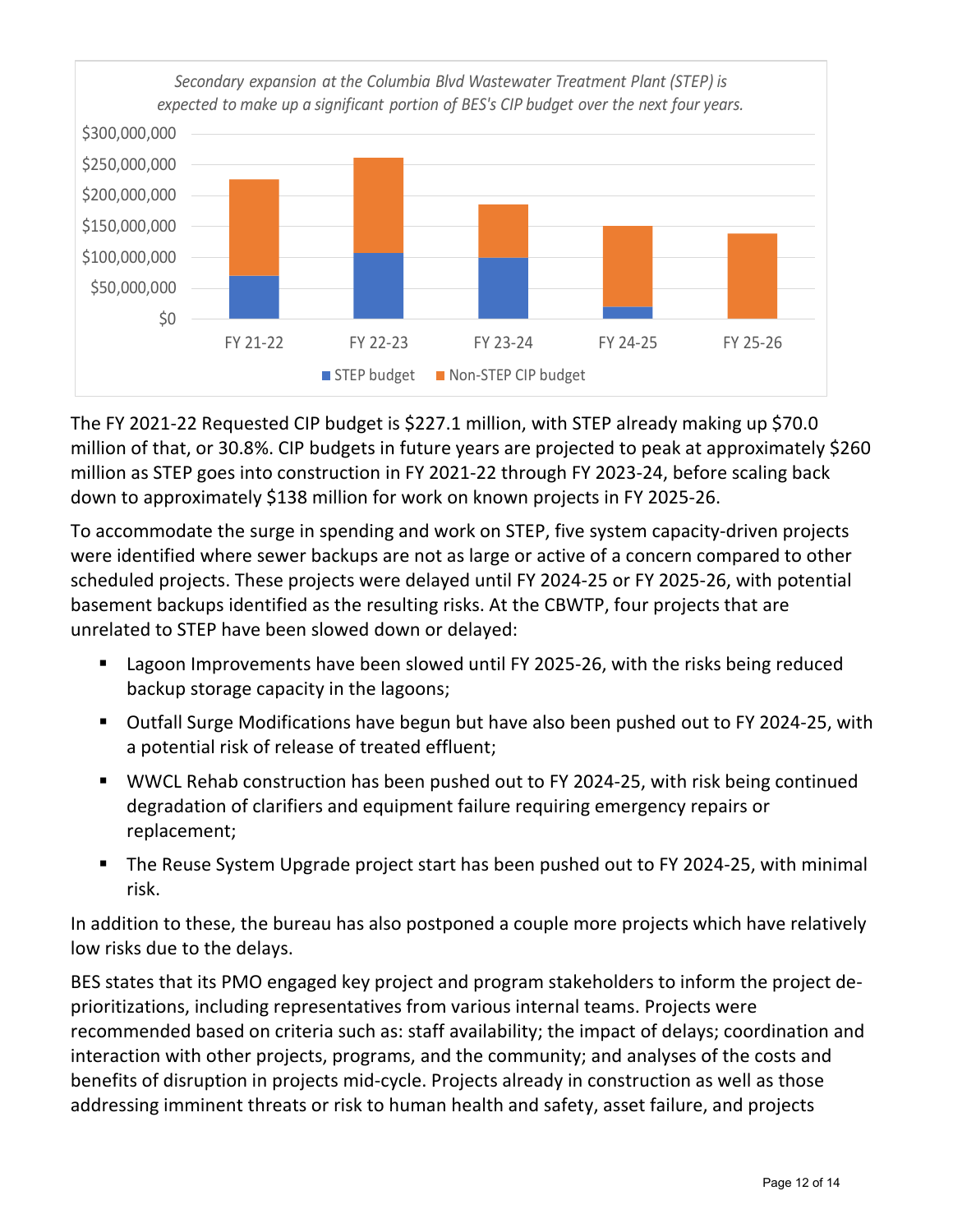addressing regulatory compliance were not considered for de-prioritization. The recommendations were then incorporated into the CIP budget and eventually presented to the bureau's Leadership Team.

## **DECISION PACKAGES**

The Bureau of Environmental Services does not have any decision packages for FY 2021-22 budget development.